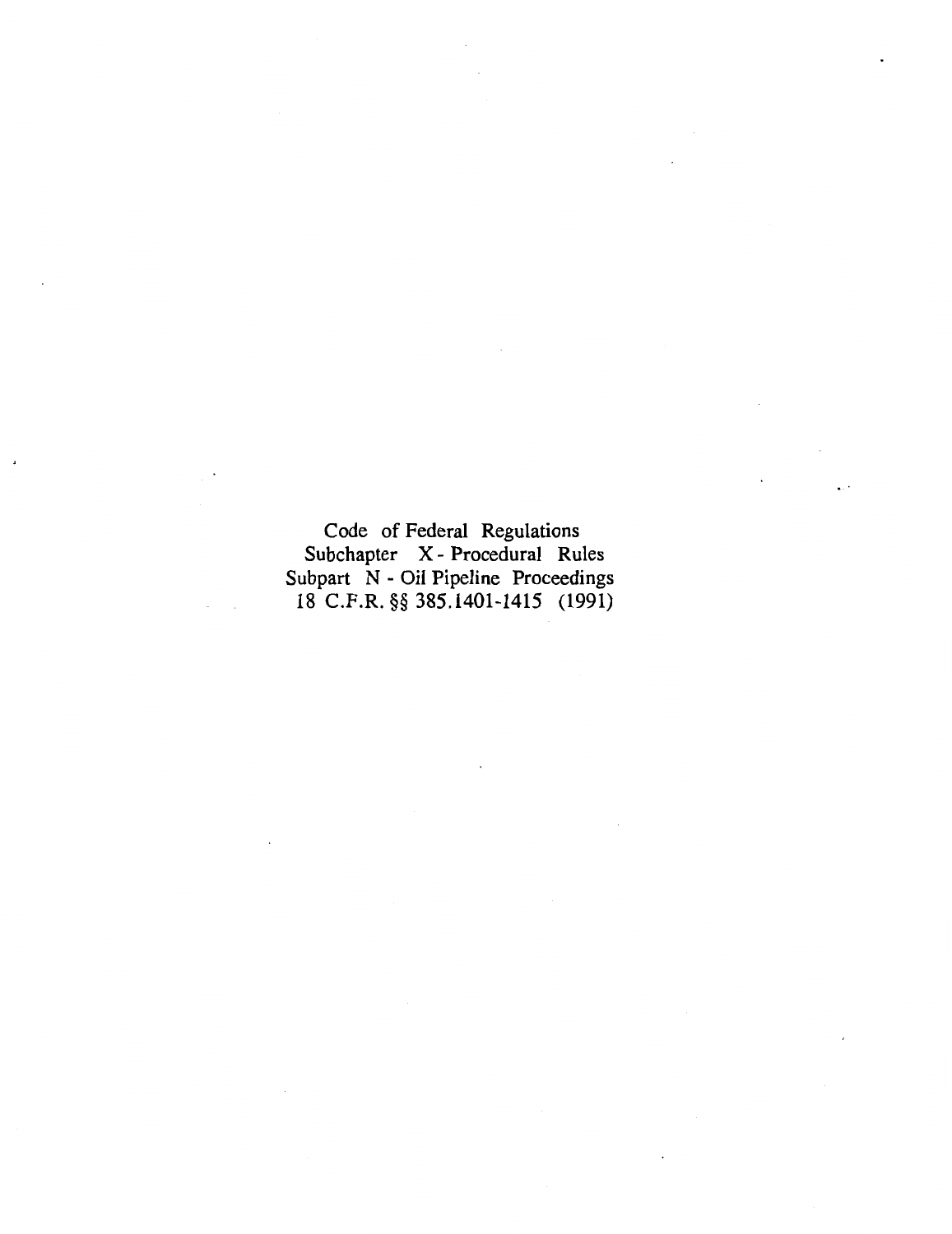Code of Federal Regulations Subchapter X - Procedural Rules Subpart N - Oil Pipeline Proceedings 18 C.F.R. §§ 385.1401-1415 (1991)

Sections 385.1401 through 385.1415 of the Federal Energy Regulatory Commission's Regulations apply exclusively to jurisdictional oil pipelines and their proceedings at this Commission.

Section 385.1401(a) states that Subpart N applies only to oil pipelines. Section 385.1401(b) must be read closely to understand the purpose of Subpart N. It states that if any provision of this subpart (Subpart N) is inconsistent with any provision of another subpart of this part, then this subpart governs and any provision of the other subpart is inapplicable to the extent of the inconsistency. This means that the rules of practice and procedure in Part 385 apply to all oil pipeline proceedings, however, Subpart N applies exclusively to oil pipeline proceedings.

Sections 385.1402 through 385.1404 provide for the preparation by a pipeline of a subscriber list and allows any person to be included on such list. The subscriber list must be notified by the pipeline of all proposed rate changes. Also, dates for the filing of protests and interventions to any pipeline tariff filing are prescribed. Finally, the procedures for the filing of petitions requesting the Commission to institute a rulemaking proceeding· are established.

Sections 385.1405 through 385.1414 provide for what is termed a "Modified Procedure" for oil pipeline proceedings. Specifically, the Commission can order a proceeding to be heard under a modified procedure if it appears that substantially all important issues of fact may be resolved by means of written materials without an oral hearing.

Under the modified procedure, the rules provide for intervention; joint pleadings; the content and verification of the pleadings; when and upon whom pleadings will be filed and served; and requests for cross examination and oral hearing.

Section 385.1415 pertains to  $ex$  parte communications during oil pipeline proceedings. It provides that no party, counsel to or agent of a party in an on-the-record proceeding, shall submit any ex parte communication on the merits of the case to any members of the Commission, the Presiding Administrative Law Judge, or members of the advisory staff who can reasonably be expected to participate in the decision of the issues involved in the proceeding.

I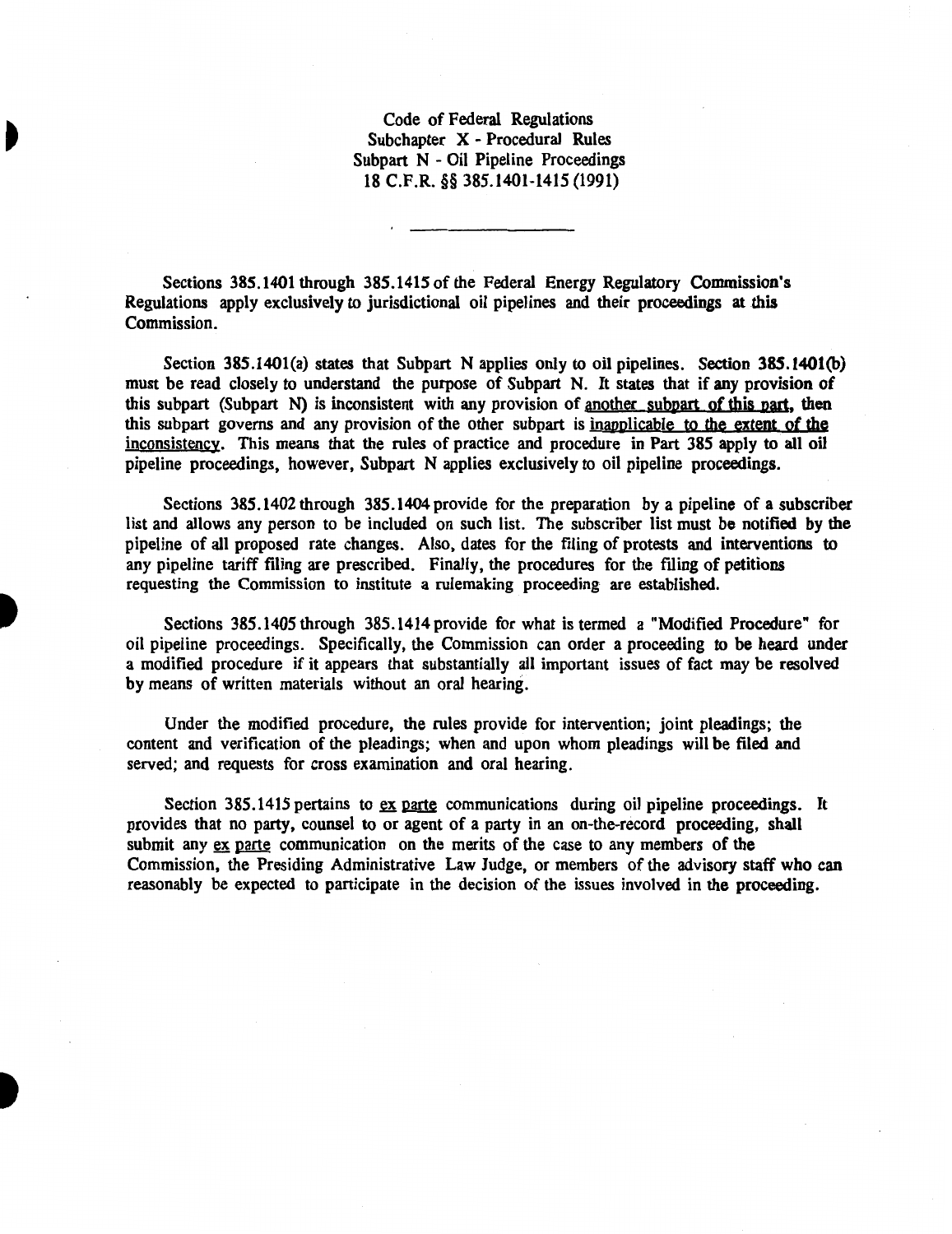# Subpart N-Oil Pipeline Proceedings

| -----    |                               |
|----------|-------------------------------|
| 385.1401 | Applicability (Rule 1401).    |
| 385.1402 | Subscriber lists (Rule 1402). |

- 385.1403 Dates for filing protests and interventions (Rule 1403).
- 385.1404 Petitions Seeking Institution of Rulemaking Proceedings (Rule 14041

385.1405 Modified Procedure, How Initiated (Rule 1405).

~ **28,800** Federal Enercr Guidelinet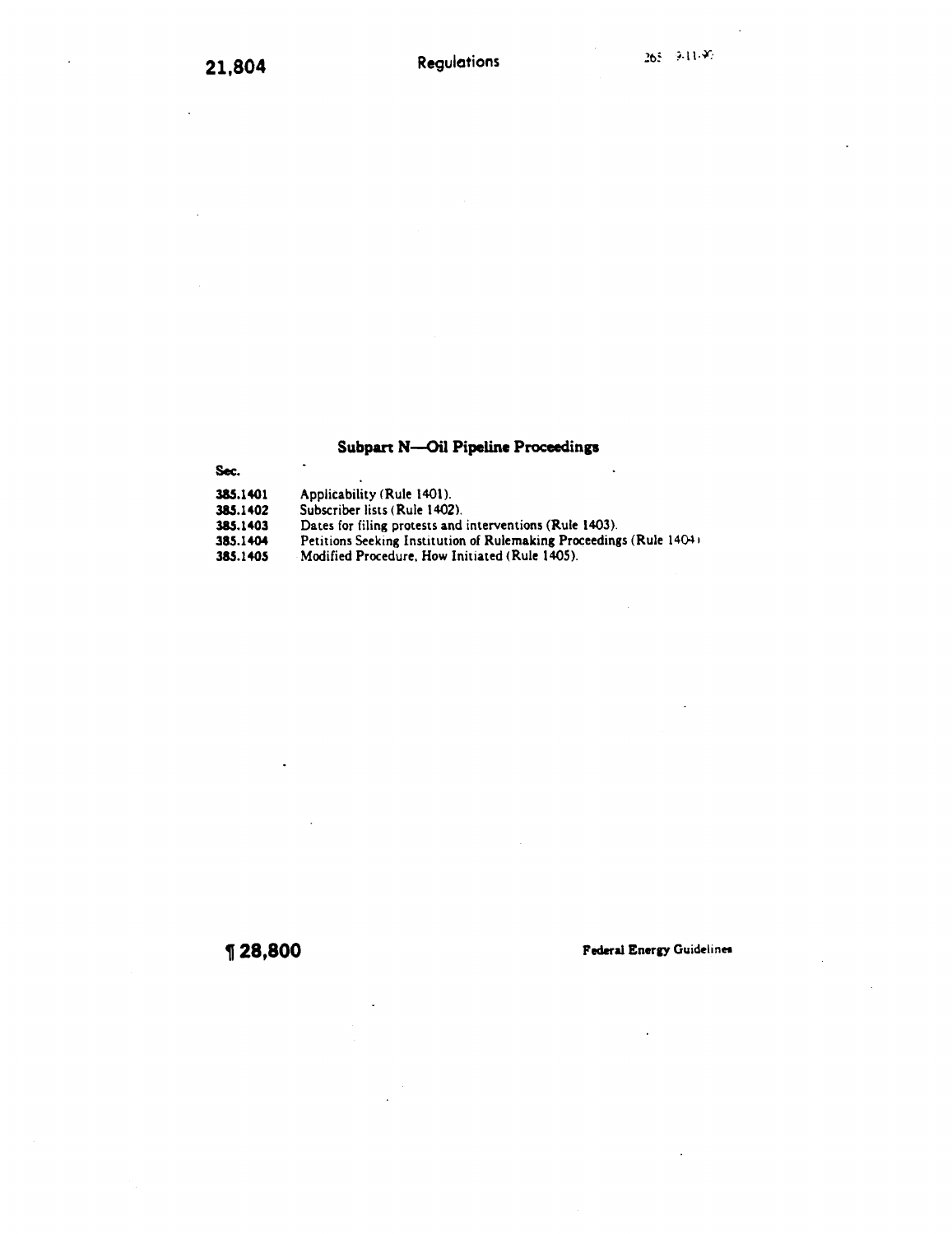270 12-19-90

| 385.1406 |  | Modified Procedure; Effect of Order (Rule 1406). |  |  |  |  |
|----------|--|--------------------------------------------------|--|--|--|--|
|----------|--|--------------------------------------------------|--|--|--|--|

- 385.1407 Modified Procedure. Intervention (Rule 1407).
- 385.1408 Modified Procedure; Joint Pleadings (Rule 1408).
- .385.1409 Modified Procedure; Content of Pleadings (Rule 1409).
- 385.1410. Modified Procedure; Verification (Rule-1410).
- 385.1411 Modified Procedure; When Pleadings Filed and Served 1 Rule 1411•
- 385.1412 Modified Procedure. Copies of Pleadings (Rule 1412).
- 385.1413 Modified Procedure; Hearings (Rule 1413).
- 385.1414 Modified Procedure; Subsequent Procedure (Rule 1414).
- 385.1415 .Rule Applicable to Ex Parte Communications During Oil Pipeline Proceedings (Rule 1415).

# Pederal Baergy Regulatory Commission 17 28,800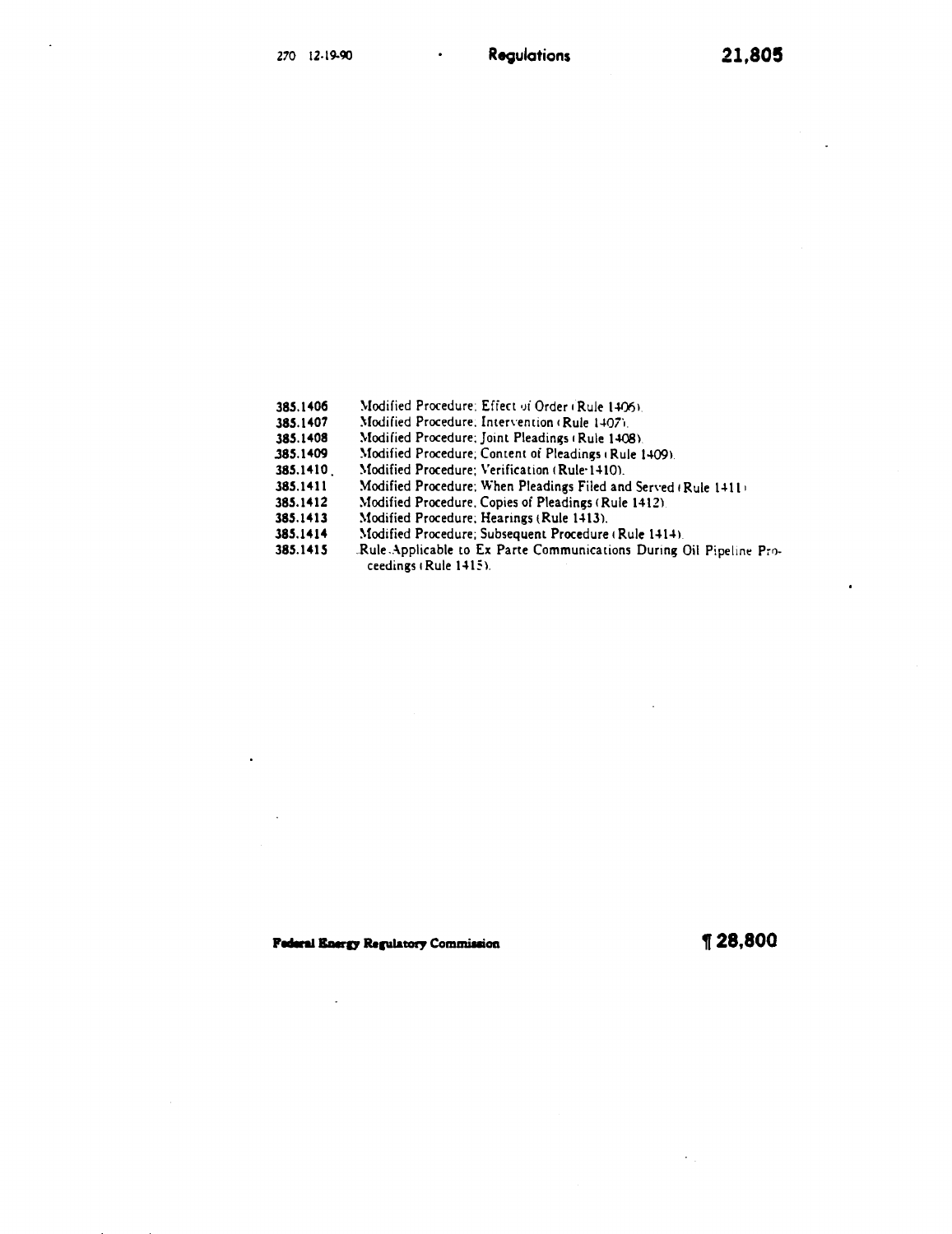*.. :...* 

# Subpart N-Oil Pipeline Proceedings

# [1 29,001]

## § 385.1401 Applicability (Rule 1401);

(a) This subpart applies to oil pipeline proceedings.

(b) If any provision of this subpart is inconsistent with any provision of another subpart of this Part, the provision of this subpart governs and the provision of the other subpart is inapplicable to the extent of the inconsistency .

. 01 48 F.R. 29477 (June 27, 1983) .

*. 05 Historical .rec:ord.-Section* 385.1401 originated in 48 F.R. 29477 (6/27 /83), effective 7/27/83.

## [1 29,002]

#### § 385.1402 Subscriber lists (Rule 1402).

(a) Not later than December 31 of each year, an oil pipeline must request, in writing, each of its subscribers and each person who has been served under any of its tariffs during the preceding twelve months to notify the pipeline as to whether the subscriber or person wishes to be included on the subscriber list for any of the oil pipeline's integrated pipeline systems.

(b) The oil pipeline must immediately add to the specified subscriber list any subscriber or person which responds in writing within 30 days of.receipt of the oil pipeline request and which indicates in that response that it wishes to be included on the specified list. (OMB Control Number 1902-0089)

.01 48 F.R. 45388 (October 5, 1983). effective 10/5/83. as per 48 F.R. 45388<br>.05 Historical record.—Section 385.1402 (10/5/83). .05 *Historical record.*-Section 385.1402 originated in 48 F.R. 29477 (6/27 /83),

## [1[ 29,003]

#### § 385.1403 Dates for filing protests and interventions (Rule 1403).

A protest or intervention to an oil pipeline tariff filing must be filed with the Commission:

(a) 12 days before the proposed effective date of the tariff filing, if the tariff filing requires a 30-day notice, or

(b) 5 days before the proposed effective date of the tariff filing, if the tariff filing requires a 10-day notice.

. 01 48 F.R. 29477 (June 27, 1983) .

.05 *Historical record.*-Section 385.1403 originated in 48 F.R. 29477 (6/27 /83), effective 7/27/83.

## [1[ 29,004]

§ 385.1404 Petitions seeking institution of rulemaking proceedings (Rule 1404).

Any person may file a petition requesting. the Commission to institute a proceeding for the purpose of issuing statements, rules, or regulations of

Federal Energy Regulatory Commission  $\S$  385.1404 129,004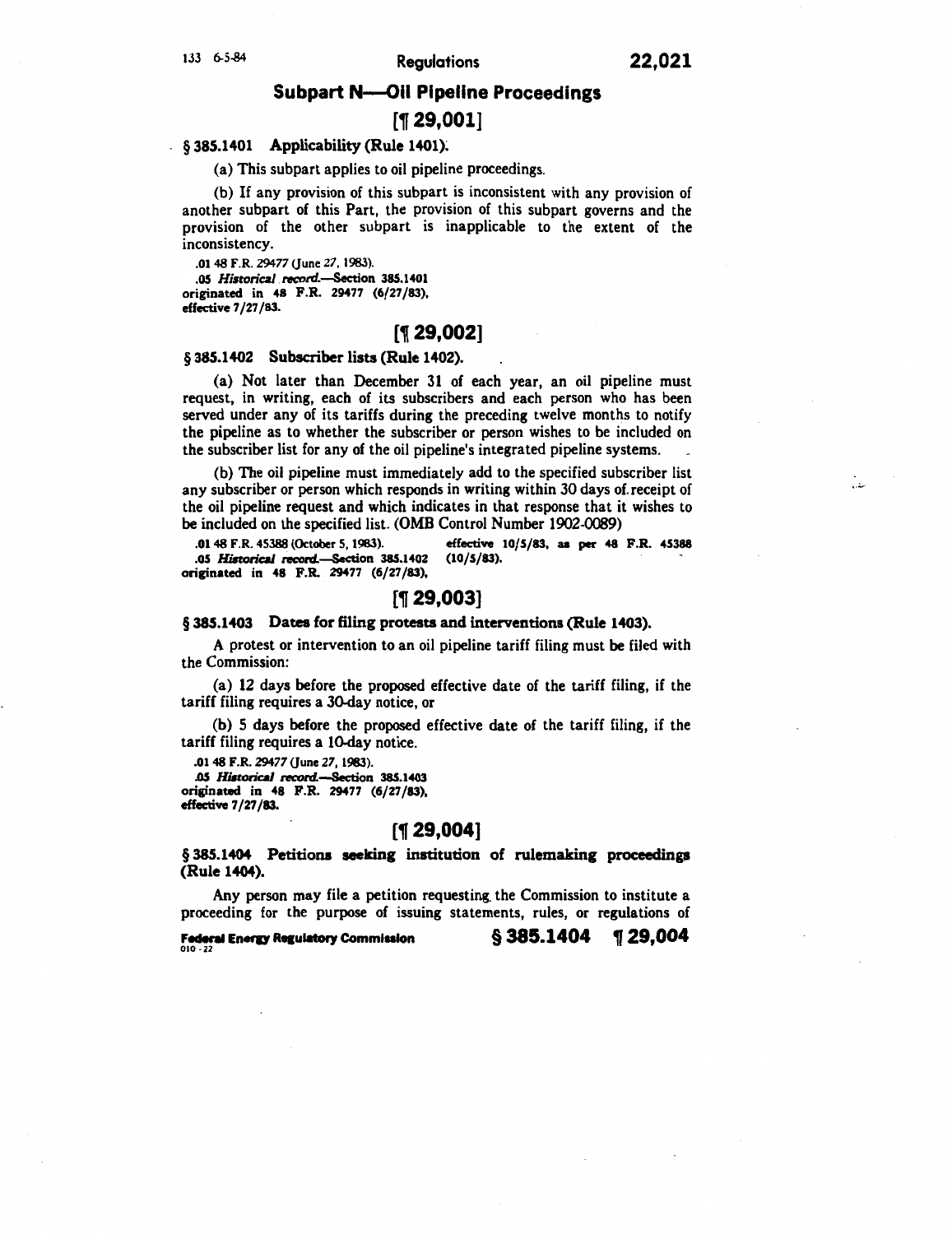# **22,022** Regulations  $133 \t 6.5-84$

بندو

general applicability and significance designed to implement or interpret law, or to formulate general policy for future effect. No reply to such a petition may be filed. Whether a proceeding shall be instituted as requested is within the discretion of the Commission and the ruling on the petition will be final. In the event a rulemaking proceeding is instituted by the Commission, the procedure to be employed for the taking of evidence or the receipt of views and comments will be designated by Commission order .

. 01 49 F.R. 21701 (May 23, 1984) .

.05 *Historical record.*-Section 385.1404 originated in 49 F.R. 21701 (5/23/84), effective 6/22/84.

# $[$  1 29,005]

#### § 385.1405 Modified procedure, how initiated (Rule 1405).

The Commission may, in its discretion, order that a proceeding be heard under modified procedure if it appears that substantially all important issues of material fact may be resolved by means of written materials and that the efficient disposition of the proceeding can be made without oral hearing.

(a) *Commission's initiative or by request.* Modified procedure will be ordered in a proceeding upon the Commission's initiative or upon its approval of a request filed by any party that the modified procedure shall be observed.

(b) *Order directing modified procedure.* An order directing modified procedure will list the names and addresses of the persons who at that time are parties to the proceeding, and direct that they comply with the modified procedure rules. As used in Rules 1409, 1411, and 1413 the term "complainant" shall comprehend the party having the initial duty to establish the truth of the claim or to justify the relief or authorization sought, and the term "defendant" shall comprehend the party controverting the truth of the claim or opposing the relief or authorization sought.

.01 49 F.R. 21701 (May 23, 1984) .

.05 *Historical record.*-Section 385.1405 originated in 49 F.R. 21701 (5/23/84), effective 6/22/84.

## [¶ 29,006]

#### § 385.1406 Modified procedure; effect of order (Rule 1406).

(a) *Relief from answer rule.* Issuance of an order directing modified procedure shall relieve defendant from the obligation of answering as provided in Rule 213.

(b) *Default where failure to comply.* If within any time period provided in the modified procedure rules a party fails to file a pleading required by those rules, or otherwise fails to comply therewith, such party shall be deemed to be in default and to have waived any further hearing. Thereafter the proceeding may be disposed of without further notice to the defaulting party, and without other formal proceedings as to such party.

. 01 49 F.R. 21701 (May 23, 1984) .

.05 *Historical record.*-Section 385.1406 originated in 49 F.R. 21701 (5/23/84), effective 6/22/84).

 $\frac{1}{29,004}$   $\frac{1}{9,385.1404}$  Federal Energy Guidelines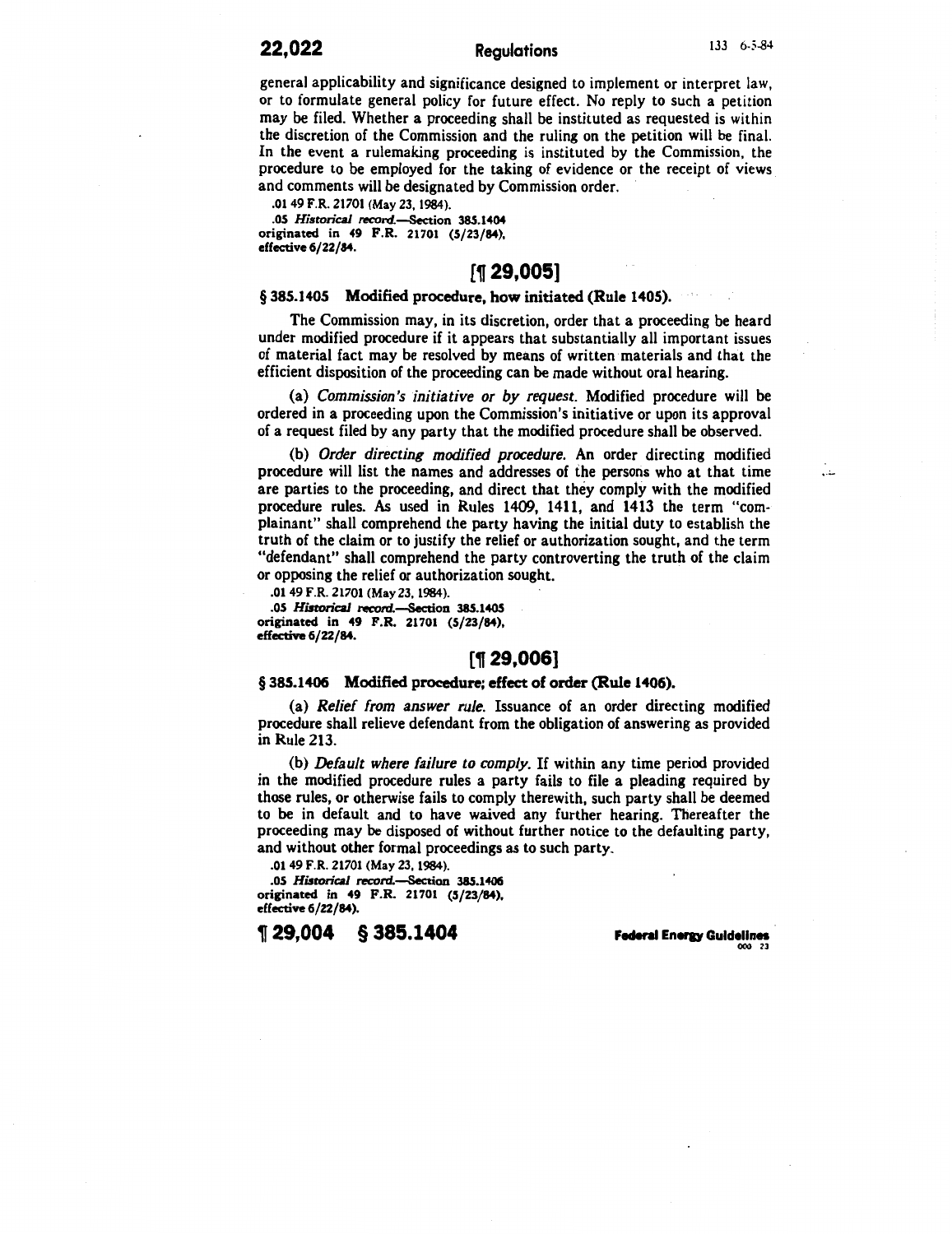## $[$  1 29,007 $]$

#### § 385.1407 Modified procedure; intervention (Rule 1407).

Persons permitted to intervene under modified procedure shall file and serve pleadings in conformity with the provisions of Rule 1409 below .

. 01 49 F.R. 21701 (May 23, 1984) . .05 Historical record.-Section 385.1407 originated in 49 F.R. 21701 (5/23/84), effective 6/22/84).

# $[$  1 29,008]

## § 385.1408 Modified procedure; joint pleadings (Rule 1408).

Parties having common interests, to the extent practicable, shall arrange for joint preparation of pleadings filed under modified procedure.

. 01 49 F.R. 21701 (May 23, 1984) .

.05 *Historical record.*-Section 385.1408 originated in 49 F.R. 21701 (5/23/84), effective 6/22/84).

# [1 29,009]

#### § 385.1409 Modified procedure; content of pleadings (Rule 1409).

(a) *Generally.* A statement filed under the modified procedure after that procedure has been directed shall state separately the facts and arguments and include the exhibits upon which the party relies. Only facts contained in the verified statement of facts can be used in argument. If, pursuant to Rule 1406(a), no answer has been filed, defendant's statement must admit or deny specifically and in detail each material allegation of the complaint. In addition, defendant's statement and complainant's statement in reply shall specify those statement of facts and arguments of the opposite party to which exception is taken, and include a statement of the facts and arguments in support of such exception. Complainant's statement of reply shall be confined to rebuttal of the defendant's statement.

(b) *Exhibit identification.* An exhibit which is part of any pleading filed under modified procedure shall serially be numbered and bear the notation, properly filled out, in the upper right hand corner:

"Complainant (Defendant) ................................... Exhibit

No ............................................................... .

Witness .......................................................... .

(c) *Damages.* If an award of damages is sought, the paid freight bills or properly certified copies thereof should accompany the original of complainant's statement when there are not more than 10 shipments, but otherwise the documents should be retained.

. 01 49 F.R. 21701 (May 23, 1984) .

.05 *Historical record.*-Section 385.1409 originated in 49 F.R. 21701 (5/23/84), effective 6/22/84).

Federal Energy Regulatory Commission

§ 385.1409 ~ 29,009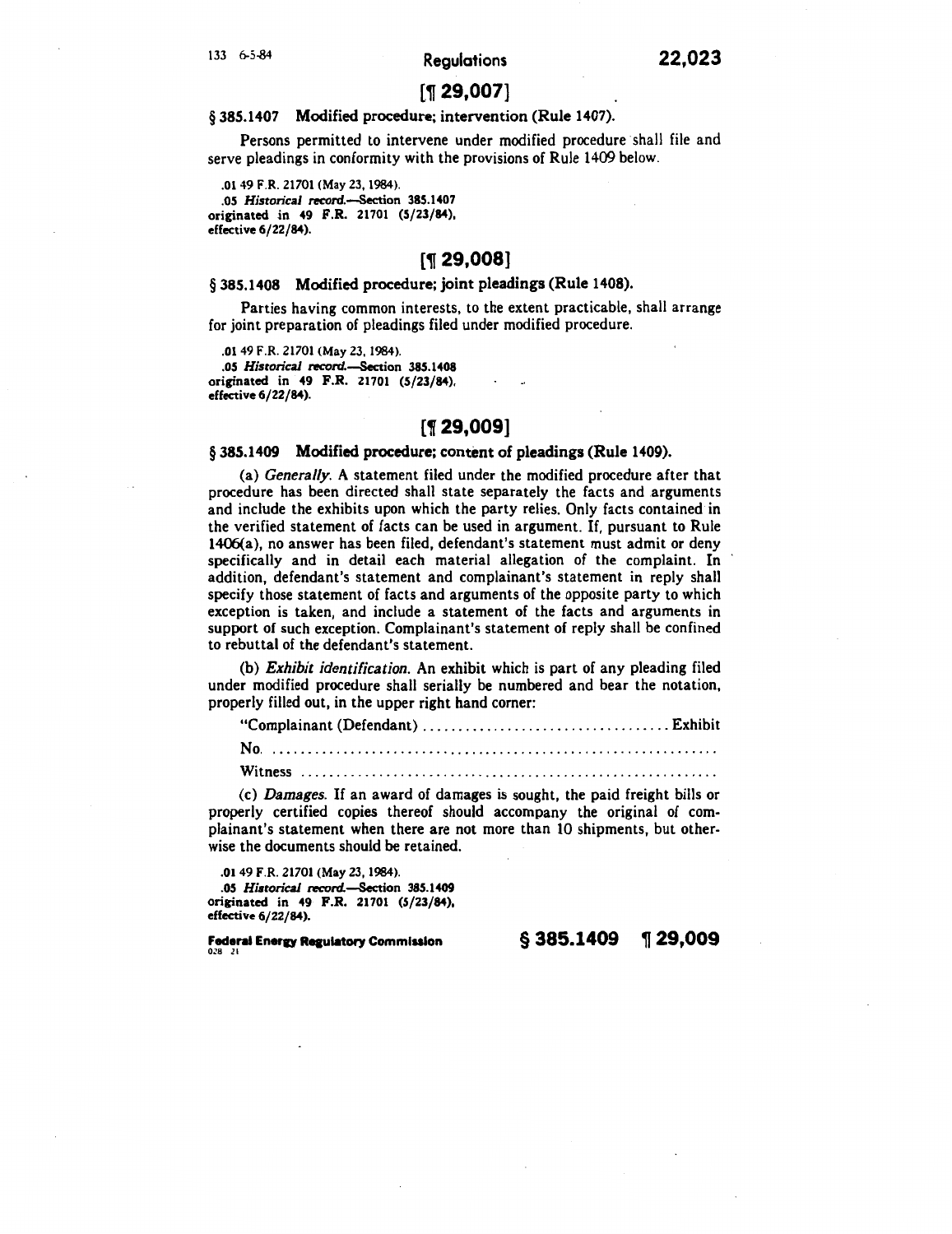## 22,024 Regulations

## $[$  1 29,010]

## § 385.1410 Modified procedure; verification (Rule 1410).

The facts asserted in any pleading filed under modified procedure must be sworn to by persons having knowledge thereof, which latter fact must affirmatively appear in the affidavit. Except under unusual circumstances, such persons should be those who would appear as witnesses orally to substantiate the facts asserted should hearing become necessary. The original of any pleading filed under modified procedure must show the signature, capacity, and impression seal, if any, of the person administering the oath, and the date thereof.

.01 49 F.R. 21701 (May 23, 1984) . • OS *Historical record.-Section* 38S.1410 originated in 49 F.R. 21701 (S/23/84), effective 6/22/84.

## $[$  1 29,011]

§ 385.1411 Modified procedure; when pleadings filed and served (Rule 1411).

Within 20 days from the date of service of an order requiring modified procedure, complainant shall serve upon the other parties a statement of all the evidence upon which it relies. Within 30 days thereafter defendant shall serve its statement. Within 20 days thereafter complainant shall serve its statement in reply. No further reply may be made. by any party except by permission of the Commission.

. 01 49 F.R. 21701 (May 23, 1984) . • OS *Historical* record.-8ection 38S.1411 originated in 49 F.R. 21701 (S/23/84), effective 6/22/84.

# [1 29,012]

### § 385.1412 Modified procedure; copies of pleadings (Rule 1412).

The original and six copies of any statement made pursuant to Rule 1411 shall be filed with the Commission. Subsequent pleadings are subject to Rule 1414.

. 01 49 F.R. 21701 (May 23, 1984) . .05 *Historical record.*-Section 385.1412 originated in 49 F.R. 21701 (S/23/84), effective 6/22/84.

#### $[$  1 29,013]

#### § 385.1413 Modified procedure; hearings (Rule 1413).

(a) *Request for cross examination or other hearing.* If cross examination of any witness is desired, the name of the witness and the subject matter of the desired cross examination shall, together with any other request for oral hearing, including the basis therefor, be stated at the end of defendant's statement or complainant's statement in reply as the case may be. Unless material facts are in dispute, oral hearing will not be held for the sole purpose of cross examination.

1f 29,010 § 385.1410 Feden11 Eneru Guidelines o13 *<sup>n</sup>*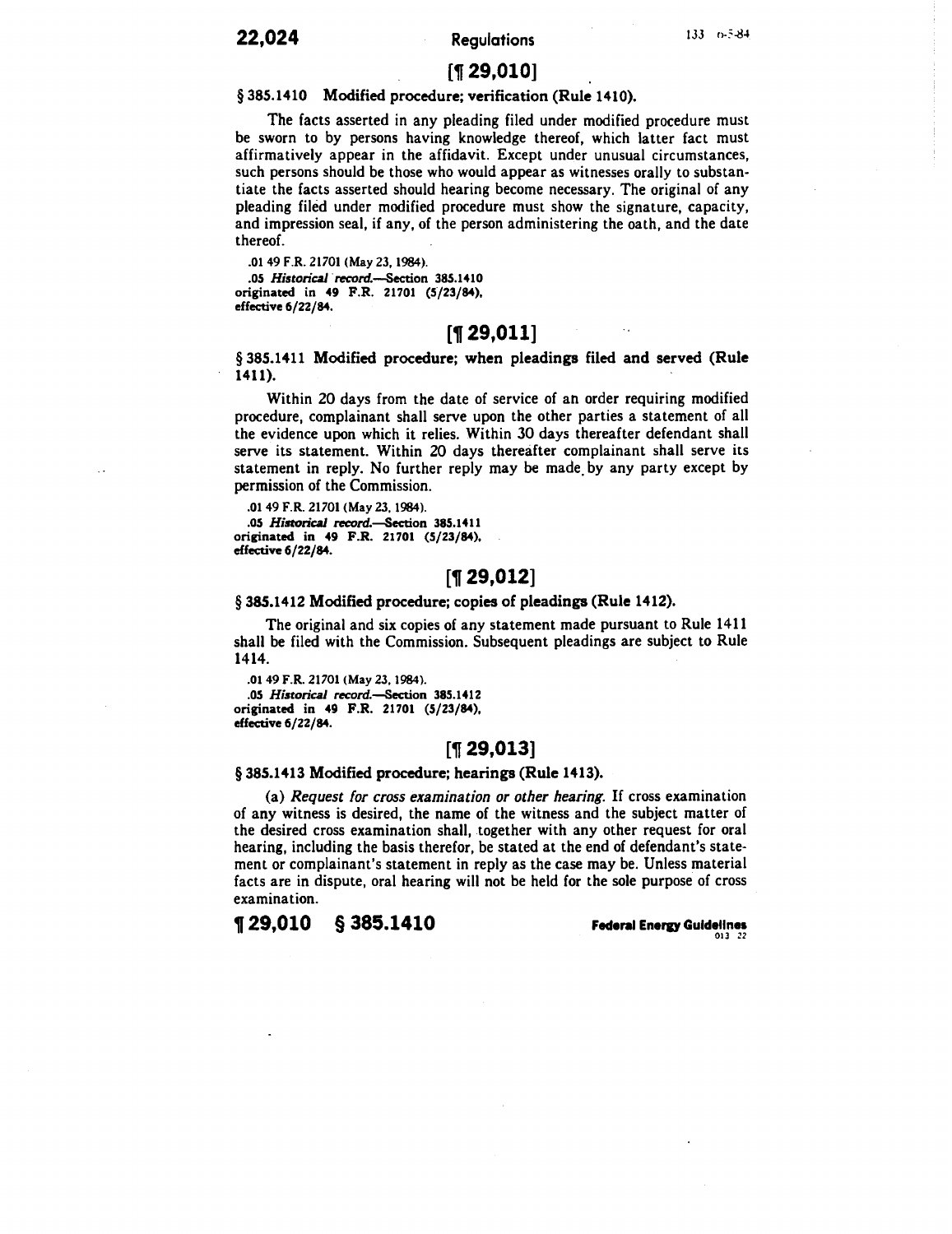# 133 6-5-84 Regulations

(b) *Hearing issues limited.* The order setting the proceeding for oral hearing, if hearing is deemed necessary, will specify the matters upon which the parties are not in agreement and respecting which oral evidence is to be introduced.

. 01 49 F.R. 21701 (May 23, 1984) . *. OS Historical* reocord.-Section 38S.1413 originated in 49 F.R. 21701 (S/23/84}, effective 6/22/84.

# $[$  1 29,014 $]$

## § 385.1414 Modified procedure; subsequent procedure (Rule 1414):

Procedure subsequent to that provided in the modified procedure rules shall be the same as that in proceedings not handled under . modified procedure .

. 01 49 F.R. 21701 (May 23, 1984) . .05 Historical record.-Section 385.1414 originated in 49 F.R. 21701 (S/23/84), effective 6/22/84.

# $[$  1 29,015 $]$

§ 385.1415 Rule applicable to ex parte communications during oil pipeline proceedings (Rule 1415).

(a) *Ex parte communications.* (1) No person who is a party to, or counsel or agent of a party, or who intercedes in, any on-the-record proceeding, shall submit any *ex parte* communication concerning the merits of the proceeding to any member of the Commission, hearing officer, or employee of the Commission participating or who may reasonably be expected to participate in the decision in such proceeding.

(2) No member of the Commission, hearing officer, or employee of the Commission participating or who may reasonably be expected to participate in the decision in such proceeding shall invite or knowingly entertain any prohibited *ex parte* communication, or make any such communication to any party to, or counsel or agent of a party, or any other person who he has reason to know may transmit such communication to a party or party's agent.

(b) The prohibitions of paragraph 1 apply from the time an on-the-record proceeding is noticed for oral hearing or the taking of evidence by modified procedure, at such time as the person responsible for the communication has knowledge that the proceeding will be so noticed, or from such earlier time as the Commission may fix by rule or order in the particular case.

(c) For the purposes hereof:·

(1) "On-the-record proceeding" means a proceeding described in sections 556-557 of the Administrative Procedure Act (5 U.S.C. § § 556-557) or a proceeding required by the Constitution, by statute, by Commission rule, or by order in the particular case, to be decided solely upon the record made in a Commission hearing.

(2) "Person who intercedes in any proceeding" means any individual outside the Commission (whether public or private life), partnership,

Federal Energy Regulatory Commission  $\S 385.1415 \quad \text{\textdegree{\textcolor{red}{1}}} 29,015$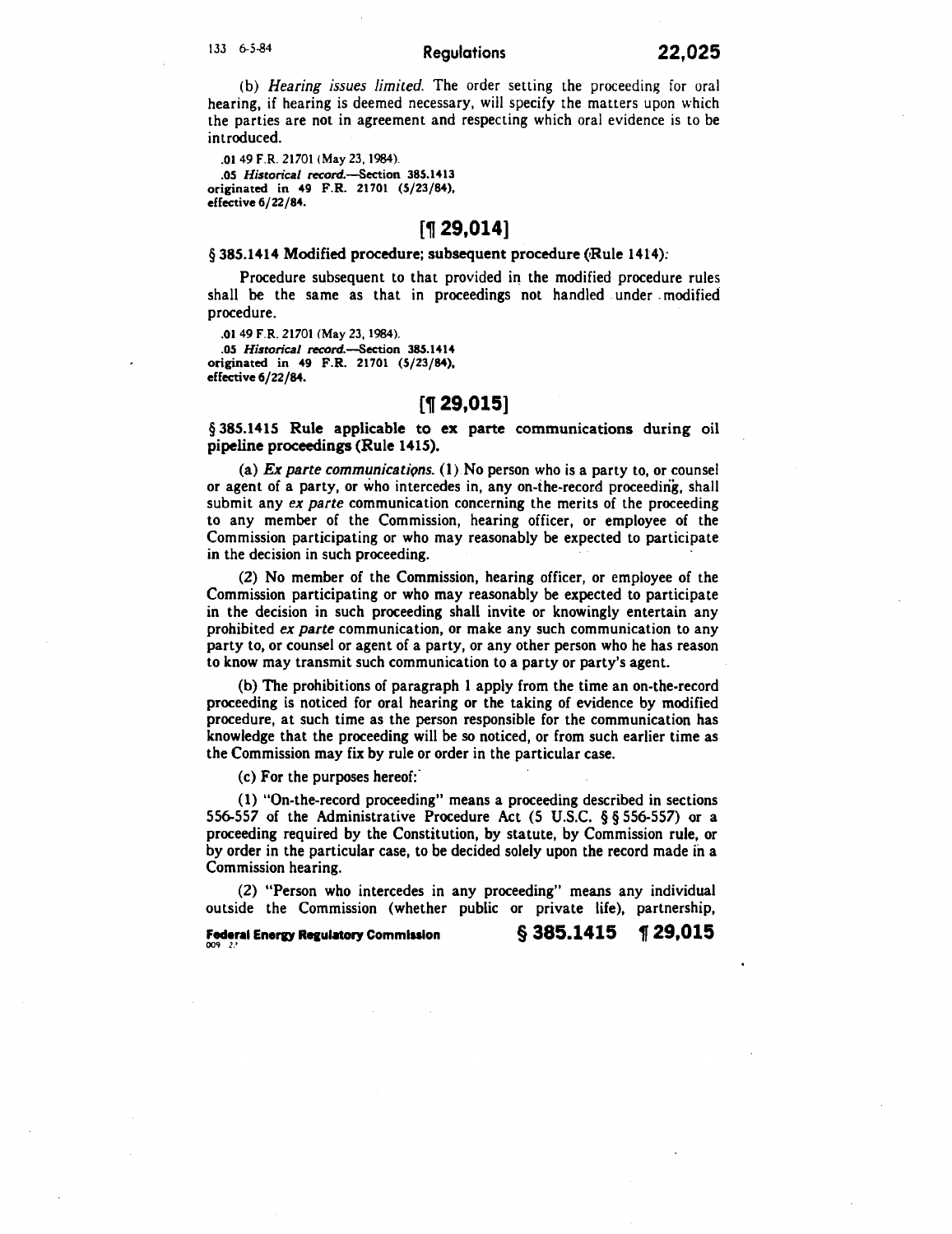# **22,026** Requlations 133 6-5-84

corporation, or association, other than a party or an agent of a party, who volunteers a communication which he may be expected to know may advance or adversely affect the interest of a particular party or any party's agent.

(3) *"Ex parte* communication concerning the merits" includes both oral and written communications, but the following classes of *ex parte* communication shall not be prohibited:

(i) Any oral or written communication which· all· the parties to the proceeding agree, or which the Commission or the hearing officer formally rules, may be made on an *ex parte* basis.

(ii) Any oral or written communication of facts or contentions with general significance for an industry subject-to regulation if the communicator cannot reasonably be expected to know that the facts or contentions are material to a substantive issue in a pending on-the-record proceeding in which he is interested.

(iii) Any communication by means of any news medium which in the ordinary course of business of the publisher is intended to inform the general public, members of the organization involved, or subscribers to such publications with respect to pending on-the-record proceedings.

(iv) "Any employee of the Commission participating in the decision" includes members of the Oil Pipeline Board, Commissioners and their personal assistants, and any staff acting as a participant, as defined in·Rule 385.102(b) in oil pipeline proceedings.

(d) Any member of the Commission, hearing officer, or employee of the Commission, participating or who reasonably may be expected to participate in the decision, who personally receives·a written communication which he believes is prohibited at the time received, shall promptly transmit the written communication, or a written summary of the substance of an oral communication, together with a written statement of the circumstances under which the communication was made, if not apparent from the communication itself, to the Secretary of the Commission, who shall place any material so received in the correspondence section of the public docket of the proceeding. Any such person who receives a communication and who is not certain whether such communication is a prohibited *ex parte* communication may request, and shall be given promptly, a ruling on the question from the Commission's General Counsel. The Chairman of the Commission shall be notified promptly of all reports of *ex parte* communications, or requests for rulings on possible *ex parte* communications, transmitted to the Secretary or the General Counsel. He may require that any such communication be ·placed in the correspondence section of the docket if he concludes that the dictates of fairness require that it be made public, even if. it is not prohibited communication, and he may direct the taking of such other or further action as may be appropriate under all circumstances.

(e) The Commission may censure, or suspend or revoke the privilege to practice before the agency, of any person who knowingly and willfully makes or solicits the making of a prohibited *ex parte* communication.

 $\frac{1}{29,015}$   $\frac{1385.1415}{110}$  Federal Energy Guidelines